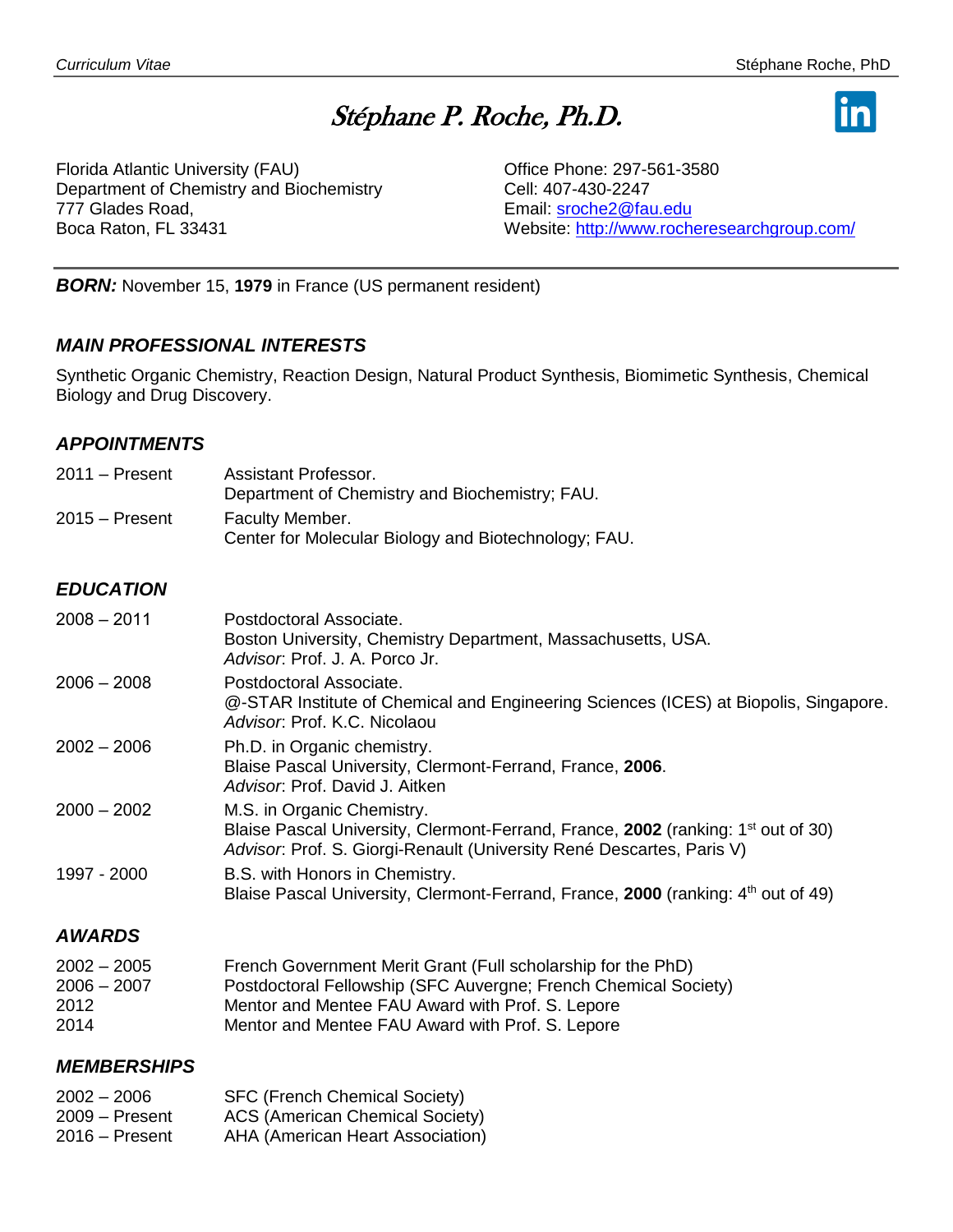## *PUBLICATIONS & PATENTS*

#### *List of Independent Publications* (names of FAU undergraduate coauthors are underlined)

- **1.** Zorc, S.; Desaunay, O.; Samanta, S. S.; **Roche\*, S. P.** proposed *Org. Lett. or Tetrahedron Lett.* **2017** (*manuscript in preparation*: 50-70% finalized) "A Highly Diastereoselective Modified Hantzsch-4CR for the Synthesis of Unsymmetrical Tricyclic Dihydropyridines."
- **2.** Samanta, S. S.; **Jacobsen\*, E. N.; Roche\*, S. P.** *Org. Lett. or ACS Catal.* **2017** (*manuscript in preparation*: 90% finalized) "Synthesis and Reactivity of  $\alpha$ -Haloglycine Esters: Hyperconjugation in Action."
- **3.** Kinder,T. B.; Dranchak, P.; Coley, W. D.; Jeedimalla, N.; **Roche\*, S. P.; Inglese\*, J.; Kanneboyina,\* N.** proposed *ACS Med. Chem. Lett.* **2017** (*finalized manuscript*) "Quantitative High Throughput Screen to Discover Compounds that Increase AMP Deaminase Expression in Skeletal Muscle"
- **4.** Scesa, P.; Wangpaichitr, M.; Savaraj, N.; West\*, L.; **Roche\*, S. P.** *Angew. Chem. Int. Ed.* (communication) *work* submitted *under revision* **2017** "Kinetic Dearomatization Strategy for an Expedient Route to Bielschowskysin core"
- **5.** Samanta, S. S.; **Roche\*, S. P.** *J. Org. Chem.* (full article) *Accepted* **2017**. "In Situ-Generated Glycinyl Chloroaminals for a Verstatile One-Pot Synthesis of Non-Proteinogenic  $\alpha$ -Amino Esters"
- **6.** Hall, A.; **Roche\*, S. P.; West\*, L.** *Org. Lett.* **2017**, *19*, 576–579. "Synthesis of Briarane Diterpenoids: Biomimetic Transannular Oxa-6 $\pi$  electrocyclization Induced by a UVA/UVC Photoswitch." PMID: 28080074
- **7. Roche\*, S. P.;** Youte Tendoung, J.-J.; Tréguier, B.; *Tetrahedron* **2015**, *71*, 3549–3591. "Advances in dearomatization strategies of indoles"
- **8.** Jeedimalla, N.; Flint, M.; Smith, L.; Haces, A.; Minond, D.\*, **Roche\*, S. P.;** *Eur. J. Med. Chem.* **2015**, *106*, 167–179. "Multicomponent Assembly of 4-Aza-podophyllotoxins: A Fast Entry to Highly Selective and Potent Anti-Leukemic Agents". PMID: 26547055
- **9.** Tréguier, B.; **Roche\*, S. P.** *Org. Lett.* **2014**, 16, 278–281. "A Double Annulative Cascade of Tryptophan Containing Peptides Triggered by Selectfluor® " PMID: 24328461
- **10. Roche\*, S. P.**; Samanta, S. S.; Gosselin, M. M. J. *Chem. Commun.* **2014,** *50*, 2632–2634. "Autocatalytic One Pot Orchestration for the Synthesis of α-Arylated α-Amino Esters.*"* PMID: 24471165
- **11.** Wasa, M.; Liu, R. Y.; **Roche\*, S. P.; Jacobsen\*, E. N.** *J. Am. Chem. Soc.* **2014**, *136*, 12872–12875. "*Asymmetric Mannich Synthesis of α-Amino Esters by Anion-Binding Catalysis"* PMID: 25178040
- **12.** Jeedimalla, N.; Johns, J.; **Roche, S. P.**\* *Tetrahedron Lett.* **2013**, *54*, 5845–5848. "Mechanistic Investigation and Implications of a Sacrificial Aniline for the Tandem Cascade Synthesis of 4-Aza-podophyllotoxin Analogues."

#### *List of Doctoral and Postdoctoral Publications*

- **13.** Santagata, S.; Mendillo, M. L.; Tang, Y-C.; Perley, C. C.; **Roche, S. P.**; Kwon, H.; Koeva, M.; Subramanian, A.; Golub, T. R.; Amon, A.; Porco Jr., J. A.; Whitesell \*, L; Lindquist \*, S. *Science* **2013**, *341*, 250–260. "Tight coordination of protein translation and heat shock factor 1 activation supports the anabolic malignant state." PMID: 23869022
- **14.** Lajkiewicz, N. J.; **Roche, S. P.**; Gerard, B., Porco Jr. \*, J. A. *J. Am. Chem. Soc.* **2012**, *134*, 13108–13113. "Enantioselective Photocycloaddition of 3-Hydroxyflavones: Total Syntheses and Absolute Configuration Assignments of (+)-Ponapensin and (+)-Elliptifoline"*.* PMID: 22804454
- **15.** Rodrigo, C. M.; Cencic, R.; **Roche, S. P.**; Pelletier\*, J.; Porco Jr. \*, J. A. *J. Med. Chem.* **2012**, *55*, 558–562. "Synthesis of Rocaglamide Hydroxamates and Related Compounds as Eukaryotic Translation Inhibitors: Synthetic and Biological Studies"*.* PMID: 22128783
- **16. Roche, S. P.**; Porco Jr.\*, J. A. *Angew. Chem. Int. Ed.* **2011**, *50*, 4068**–**4093. *Review*: "Dearomatization Strategies in Complex Natural Product Synthesis"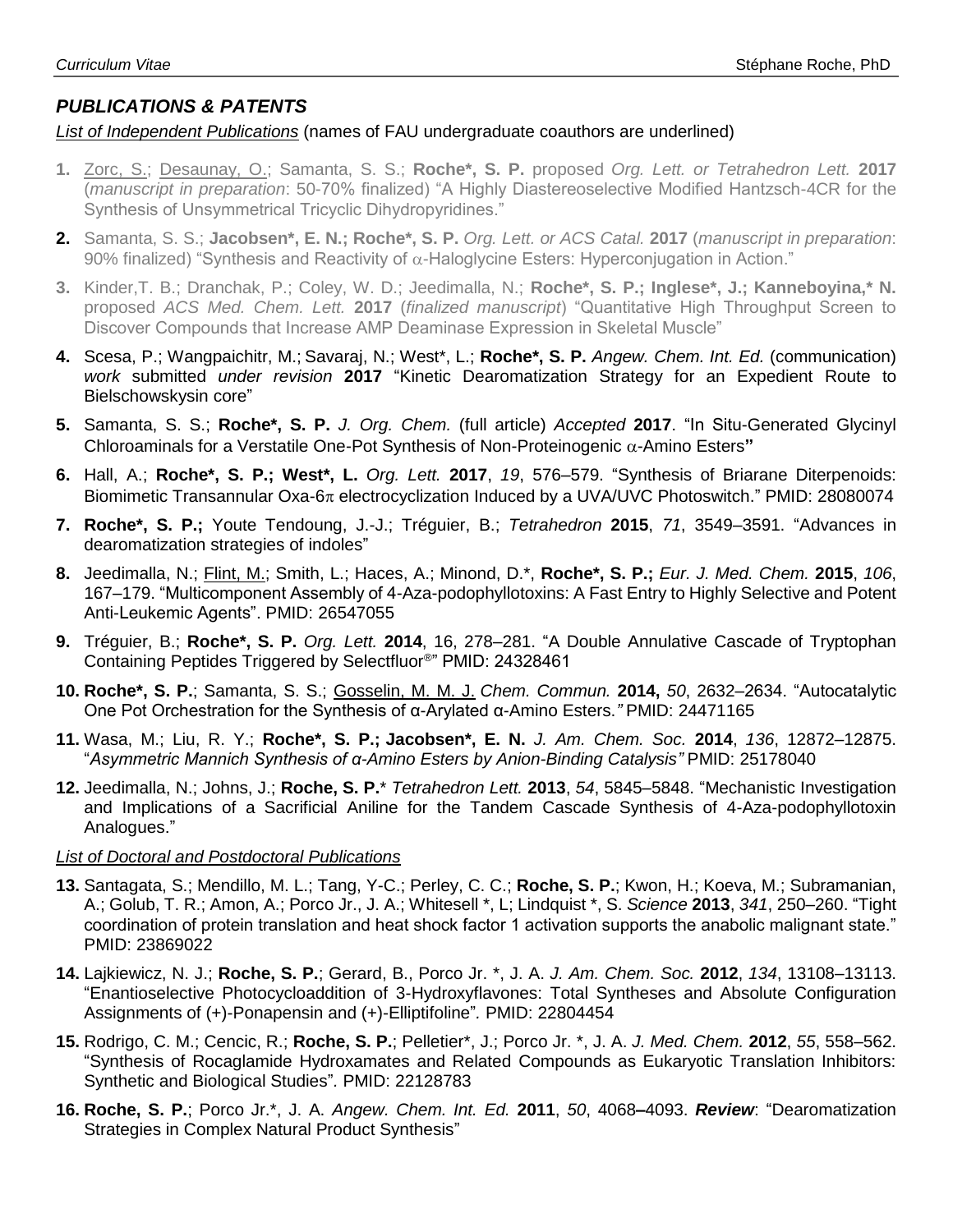- **17.** Porco Jr., J. A.; Pelletier, J.; **Roche, S. P.**; Cencic, R.; Rodrigo, C. PCT Int. Appl. (**2011**), WO 2011140334 A2 20111110 *Patent*
- **18.** Teyssot, M-L.; Jarrousse, A-S.; Manin, M.; Chevry, A.; Roche, S.; Norre, F.; Beaudoin, C.; Morel, L.; Boyer, D.; Mahiou, R.; Gautier\*, A. *Dalton Trans.* **2009**, 6894–6902**. "**Metal-NHC complexes: a survey of anti-cancer properties**".**
- **19. Roche, S. P.;** Teyssot, M-L.; Gautier\*, A. *Tetrahedron Lett.* **2010,** 51, 1265**–**1268**.** "Synthesis of 1,2 Diamines under Environmentally Benign Conditions: Application for the Preparation of Imidazolidiniums"
- **20. Roche**\***, S. P.**; Aitken\*, D. J. *Eur. J. Org. Chem.* **2010**, 5339–5358. *Review*: "Chemistry of 4-Hydroxy-2 cyclopentenone derivatives". *Joined corresponding author*
- **21. Roche, S. P.**; Cencic, R.; Pelletier, J.; Porco, Jr.\*, J. A. *Angew. Chem. Int. Ed.* **2010**, *49*, 6533–6538 "Biomimetic Photocycloaddition of 3-Hydroxyflavones: Synthesis and Evaluation of Rocaglate Derivatives as Inhibitors of Eukaryotic Translation"*.* PMID: 20687060
- **22.** Faure\*, S.; Hjelmgaard, T.; **Roche**, **S. P.**; Aitken\*, D. J. *Org. Lett.* **2009***, 11,* 1167–1170. "Passerini Reaction-Amine Deprotection-Acyl Migration Peptide Assembly: Efficient Formal Synthesis of Cyclotheonamide C". PMID:1 9203293
- **23. Roche, S. P.**; Faure, S.; Aitken\*, D. J. *Angew. Chem. Int. Ed.* **2008**, *47*, 6840–6842. "Total Synthesis of Cyclotheonamide C using a Tandem Backbone-Extension–Coupling Methodology". PMID: 18661464
- **24. Roche, S. P.**; Faure, S.; El Blidi, L.; Aitken\*, D. J. *Eur. J. Org. Chem.* 2008, *30*, 5067–5078. **"**Total Synthesis of Cyclotheonamide C by Use of an α-Keto Cyanophosphorane Methodology for Peptide Assembly".
- **25.** Nicolaou\*, K. C.; Majumder, U.; **Roche, S. P.**; Chen\*, D. Y.-K. *Angew. Chem. Int. Ed.* **2007**, *46*, 4715–4718. "Construction of the "Left Domain" of Haplophytine". PMID: 17559182
- **26.** Aitken\*, D. J.; Faure, S.; **Roche, S.** *Tetrahedron Lett.* **2003**, *44*, 8827–8830. "Synthetic approaches to the Southern Part of Cyclotheonamide C".

#### *Poster Presentations at National & International Meetings:*

**1.** "Integration of a novel Green Chemistry experiment, using a visible light photocatalyst, into the Organic Chemistry lab at Florida Atlantic University " Beckwith, D.; Roche, S. P.; Rezler, E. M. Poster presented at the *245th American Chemical Society National Conference*, April **2013**, New Orleans, LA, USA.

**2.** "Integration of a Novel Green Chemistry Experiment into the Organic Chemistry Lab at Florida Atlantic University" Beckwith, D.; Roche, S. P.; Rezler, E. M. Poster presented at the *43rd National Organic Chemistry Symposium*, June **2013**, Washington, OR, USA.

**3.** "Asymmetric House-Meinwald rearrangement of spiro-epoxide: A unified biomimetic approach to liphagal and frondosin analogues" Jeedimalla, N.; Roche, S. P.. Poster presented at the *21st International Conference on Organic Synthesis (ICOS)*, December **2016**, IIT Bombay, India.

**4.** "Revisiting a photochemical, biomimetic hemisynthesis strategy towards bielschowskysin" Scesa, P.; West, L. M.; Roche, S. P.. Poster presented at the *21st International Conference on Organic Synthesis (ICOS)*, December **2016**, IIT Bombay, India.

### *INVITED PROFESSIONAL TALKS*

- 11/2016 Northeastern University
- 11/2016 Boston College
- 11/2016 Boston University
- 09/2015 PacifiChem 2015; Hawaii
- 08/2009 238<sup>th</sup> ACS meeting; Washington D.C.
- 03/2008 UK-Singapore symposium; Singapore
- 09/2007 @-STAR-Noyori I<sup>st</sup> symposium; Singapore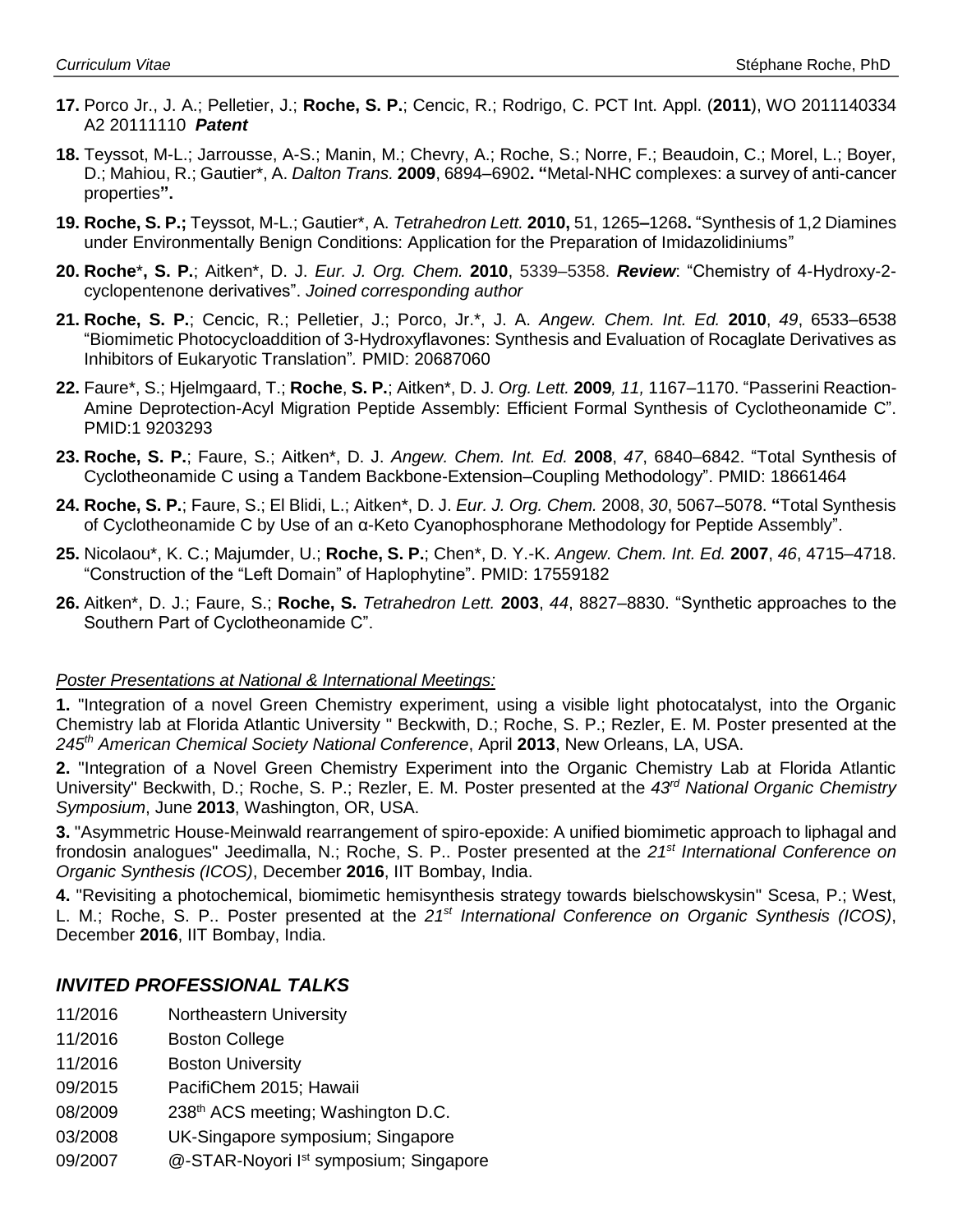# *RESEARCH GRANTS AWARDED & PENDING*

#### *Current Research Support*

#### **1R15GM116025-01** Roche (Role: **PI**) 09/2016 – 08/2019

**Direct cost: \$ 292,000 (TOTAL AWARD: \$ 432, 869)**

"*Asymmetric Synthesis of Unnatural α-Amino Acids: Applications to Natural Products*" [link](https://projectreporter.nih.gov/project_info_description.cfm?aid=9232407&icde=31456198&ddparam=&ddvalue=&ddsub=&cr=6&csb=default&cs=ASC) This grant focused on undergraduate student training and exposure to research in peptide chemistry. The project entails the development of a novel synthetic strategy for the asymmetric synthesis of non-proteinogenic  $\alpha$ -amino acids and the most peculiar and challenging  $\alpha,\alpha$ -disubstitutted  $\alpha$ -amino acids. The central application resides in the synthesis of two natural products: sorbicillactone A, which has a promising anti-leukemia activity ( $IC_{50} = 0.5$ µM) and fumimycin which has antibacterial activity via peptide deformylase (PDF) inhibition.

#### **FAU-Technology Grant** Roche (Role: **PI**) 2017-2018 **Direct cost: \$ 147,800**

"*Acquisition of an NMR-400 MHz to Foster the Next Generation of Skilled STEM Students from FAU*"

The proposal was awarded for the active involvement of undergraduate students in Chemistry in independent research (CHM 4905) in practical training in applying NMR to their systems of interest. The acquisition of the NMR instrument will afford an *"OPEN" access to the 400 MHz MR* to students to streamline their research projects and enhance their analytical skill to forge a better chemistry-based workforce for the biomedical community in South-Florida.

#### *Pending Research Support:*

#### **Direct cost requested: \$ 275,000**

"*Inhibition of PCSK9 Transcription, A Small Molecule Approach to Lowering LDL-Cholesterol.*"

Atherosclerosis is the underlying disease responsible for the majority of cardiovascular diseases, including stroke and myocardial infarction. Proprotein Convertase Subtilisin-Kexin type 9 (PCSK9) is a protease that regulates LDL-cholesterol blood levels, which is a crucial target checkpoint to mitigate atherosclerosis. The question we want to address with this proposal is whether drug-like small molecules of different structural chemotypes can be developed to selectively inhibit *PCSK9-*gene transcription, and determine how the mechanism of activation of the *PCSK9-*gene can be alleviated by these small molecules. Grant scored (28 percentile; IS: 44)

**American Cancer Society** Roche (Role: **PI**) West (Role: **Co**-**PI**) 01/2018 – 12/2021 **Direct cost requested: \$ 644,620** (Research Scholar Grant)

"*Targeting Lung Cancer: New Chemotypes Inspired by Natural Product Scaffolds.*"

Lung cancer is the most common malignancy worldwide and the leading cause of death from all cancers in the United States. Yet, with the treatments currently available, the 5-year survival rate for lung cancer patients is of only 15%. The question we want to address with this proposal is whether the natural product bielschowskysin  $(GI<sub>50</sub> < 10$  nM; EKVX cells) and a library of analogs can be synthesized and further diversified in quantities that will enable us to determine the molecule's pharmacophore(s) and the possible mechanism(s) of action against NSCLC.

**Volo Foundation** Roche (Role: **PI**) West (Role: **Co**-**PI**) 10/2017 – 09/2018

**Direct cost: \$ 50,000** (renewable yearly based on project's advancement)

"*Aquaculture of P. acerosa for the scalable production of cembranoid secondary metabolites*"

This grant focused on establishing an aquaculture protocol for P. acerosa at the FAU facility (Gumbo Limbo) and a feasibility study for seasonal harvesting and isolation of secondary metabolites.

### *PROFESSIONAL ACTIVITIES*

Editorial Board Member: Review Editor for Modern Synthetic Organic Chemistry; Frontiers in Chemistry UK) 2017– Created and managed the FAU-SCRIPPS internship program, 2015 – Present

Established an internship program with the top engineering schools of chemistry in France 2012 – Present Seminar Coordinator at FAU, Department of Chemistry and Biochemistry "*ChemImpact Series*" 2013 – 2015

**NIH-R21** Roche (Role: **PI**) 07/2017 – 06/2019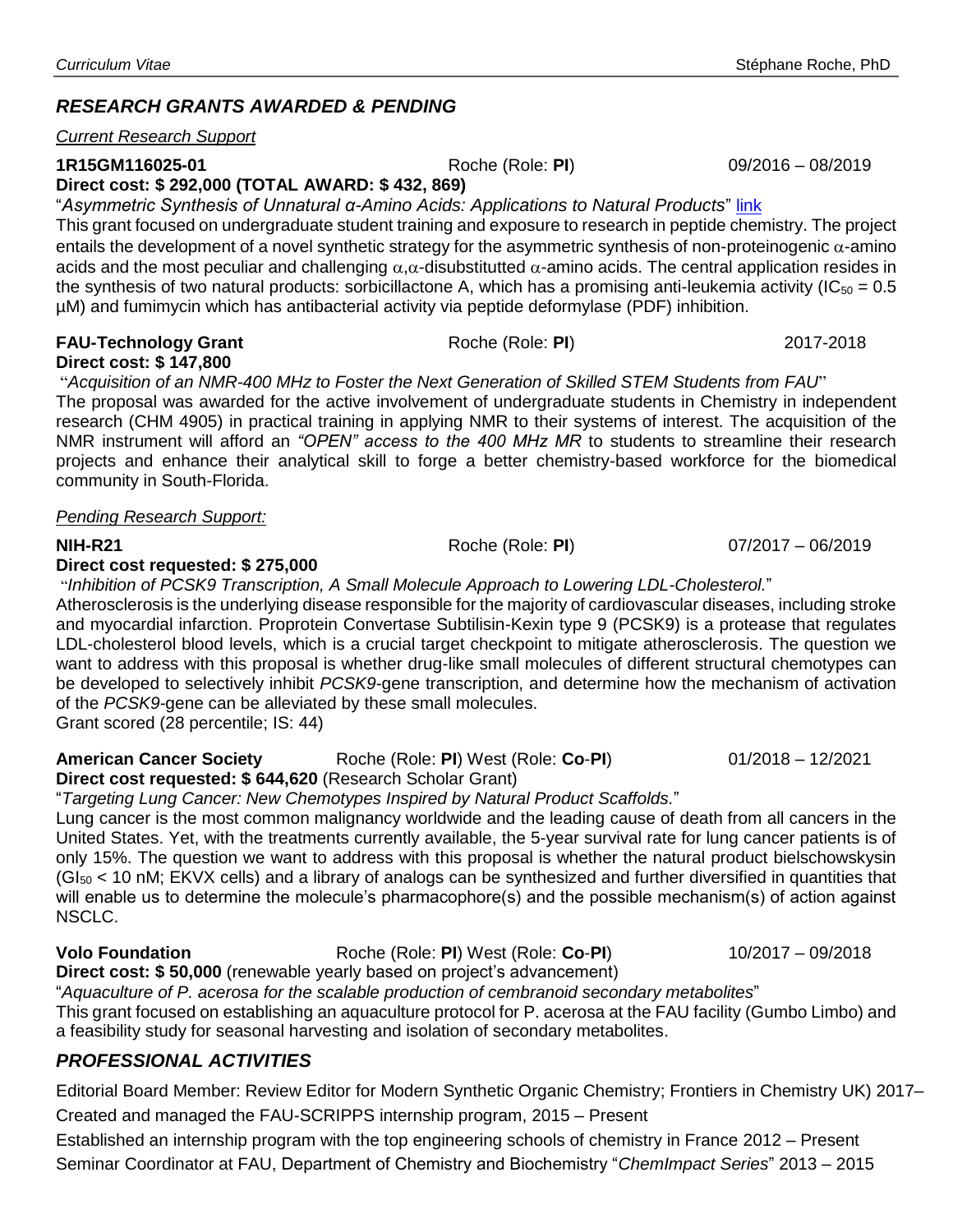Eli Lilly collaborator [\(OIDD program\)](https://openinnovation.lilly.com/dd/what-we-offer/synthesis.html) and our compound library proposal was selected for the Automated Laboratory Synthesis [\(ASL\)](https://openinnovation.lilly.com/dd/what-we-offer/synthesis.html)

#### Manuscript Reviews

*Nature Scientific Report* (1 manuscript) *Eur. J. Med. Chem.* (2 manuscripts) *J. Am. chem. Soc.* (3 manuscripts) *Org. Lett.* (3 manuscripts)

Proposal Reviews

*National Institute of Health* (3 proposals)-2016 *GRIP Grants* at FAU (3 proposals-2015)

*Adv. Synth. Cat*. (2 manuscripts) *Tetrahedron Lett.* (3 manuscripts) *J. Org. Chem.* (3 manuscripts) *Beilstein J. Org. Chem.* (2 manuscripts)

#### *TEACHING EXPERIENCE at FAU*

#### **Undergraduate Courses**

| • CHM 4220 - Organic Chemistry III | (taught 2 semesters, 24 students) |
|------------------------------------|-----------------------------------|

#### **Graduate Courses**

- CHM 6225 Advanced Organic Chemistry (*new course developed*, taught 1 semester, 8 students)
- CHM 6157 Instrumentation (taught 1 semester, 16 students)
- CHM 6380 Topics in Stereochemistry (*new course developed*, taught 2 semesters, 18 students)

#### *STUDENTS PLACEMENT*

Our research group has an excellent placement record for group members. Past Postdoctoral fellows and undergraduate students hold academic and industrial positions:

Postdoctoral Fellows: *(1 full postdoc term: Dr.* Tréguier*; currently 1 postdoctoral fellow from NIH(R15): Dr. Zaghouani* **2017-2019***)*

- Dr. Jean-Jacque Youte Tendoung (*6 months at FAU:* funder and CEO of a start-up company in France StrainChem for custom synthesis [\(http://www.strainchem.com/](http://www.strainchem.com/)))
- Dr. Gregory Boyce (*6 months at FAU:* Assistant Professor of Chemistry at Florida Gulf Coast University)
- Dr. Koushik Goswami (*6 months at FAU*: Lecturer at the Indian Institute of Technology (IIT) Kharagpur)
- Dr. Bret Tréguier (*2 years at FAU*: Lecturer in France (CNRS, Maître de conference, Université de Rouen)

UG Students: *(28 UG students total; 10 students from France, 4 UG are currently working in the lab)*

- Ms. Rhonda Penn (2 semesters 2011-12), *position*: analytical chemist (Fibertec Inc., Michigan)
- Ms. Jennifer Johns dismissed from the MS program (2 semesters 2012-2013), *position:* formulation chemist position at GoodCat Laboratories (Florida)
- Ms. Donella Beckwith (as Co-PI with Dr. Rezler; 2 semesters 2012-2013), *position*: joined the Chemistry graduate program for a PhD at FAU.
- Ms. Madison Flint (6 semesters 2011-13; FAU-UG grant awarded 2012), *position***:** joined the Chemistry graduate program for a PhD at UF in 2014, awarded with the prestigious graduate school fellowship affording her a full salary for 4 years of research assistantship.
- Mr. Aleem Khan (2 semesters 2014), *position***:** MD-PhD program at Boston University (Fall 2015-present).
- Mr. Stephen Zorc (Honors program: 4 semesters 2014-15; FAU-UG grant awarded 2014), *position***:** already accepted to several medical schools, Stephen is trying to enter a MD-PhD program. Stephen graduated in 3 years from FAU and he is now working at the NIH to build his CV to apply for MD-PhD programs at Boston University or Stanford.
- Mr. Thomas Kempton (3 semesters 2015-2016; FAU-UG grant awarded 2015) *position***:** analytical chemist at ChemPep (peptide purification)
- Ms. Sasha Guslyayev (1 semester 2016; FAU-UG grant awarded 2016). Sasha is still at FAU.
- Ms. Margaret Whims (2 semesters 2016)